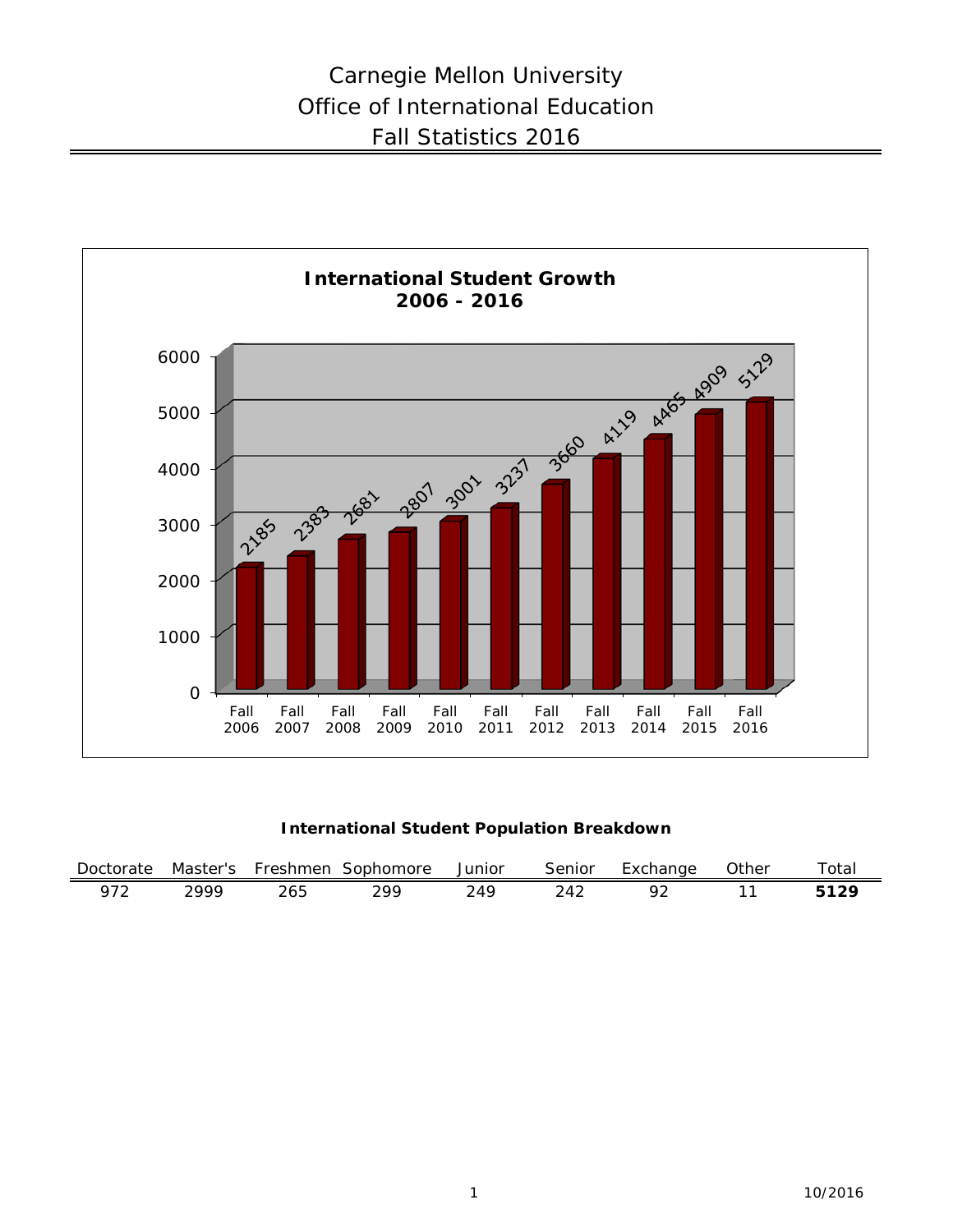# **International Students on OPT 2012 - 2016**

|                  |            | <b>STEM</b>      |       |
|------------------|------------|------------------|-------|
|                  | <b>OPT</b> | <b>Extension</b> | Total |
| Fall 2012        | 964        | 120              | 1084  |
| Fall 2013        | 1050       | 194              | 1244  |
| Fall 2014        | 1340       | 393              | 1733  |
| Fall 2015        | 1421       | 721              | 2142  |
| <b>Fall 2016</b> | 1625       | 899              | 2524  |

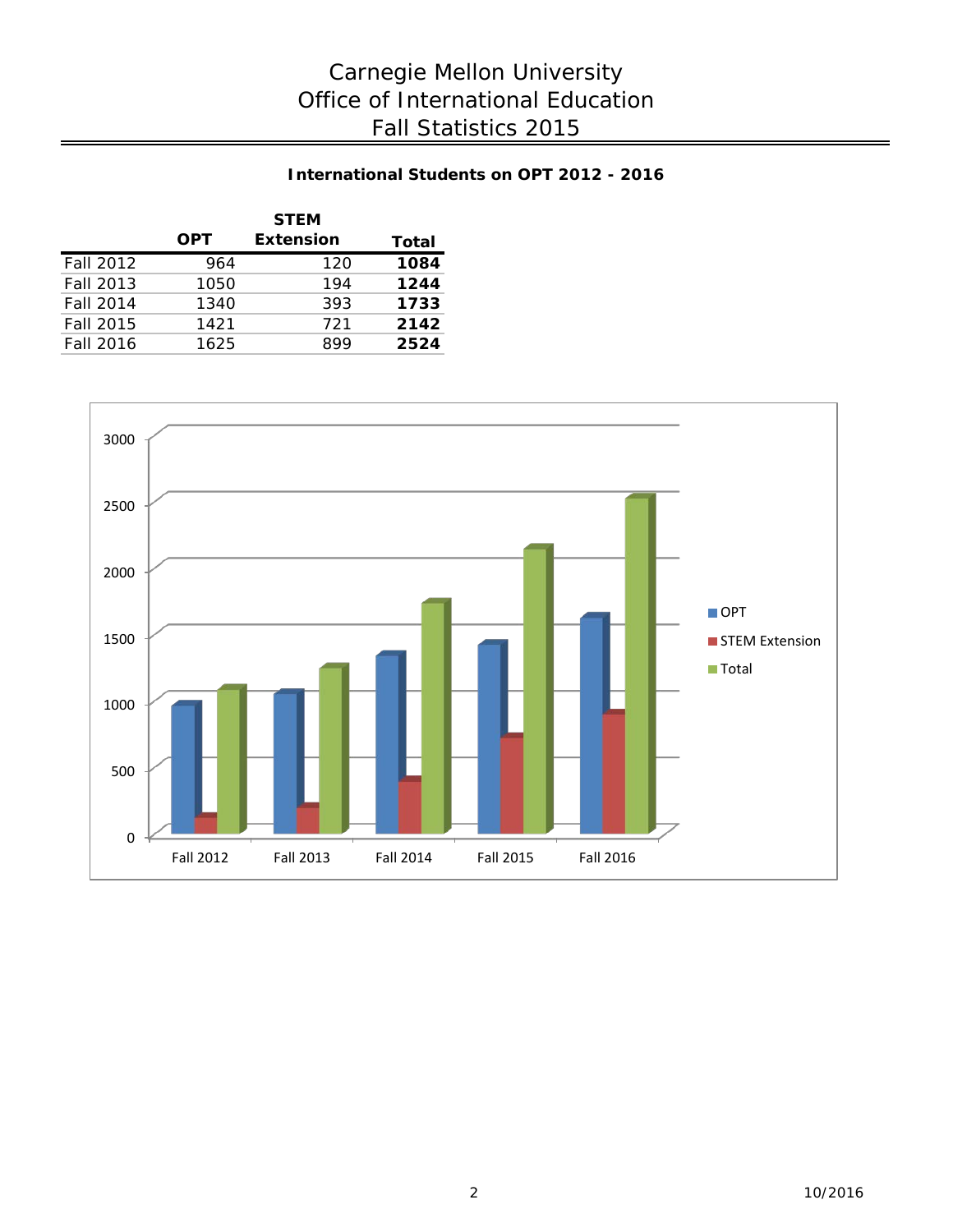# Carnegie Mellon University Office of International Education Fall Statistics 2016



| <b>Funding Source</b>      | Doc. | Mast.        | Fr.            | So. | Jr.            | Sr.          | Ex.          | Oth.           | <b>Total</b> |
|----------------------------|------|--------------|----------------|-----|----------------|--------------|--------------|----------------|--------------|
| Current/Future Employer    |      | $\mathbf{1}$ |                |     |                |              |              |                | 1            |
| Home Govt or University    | 35   | 27           | $\overline{4}$ | 3   | $\overline{7}$ | 5            | 30           |                | 111          |
| Personal & Family Funds    | 172  | 2901         | 260            | 294 | 242            | 234          | 61           | 11             | 4175         |
| Private Sponsor            | 14   | 43           | 1              | 2   |                | 3            | 1            |                | 64           |
| U.S. College or University | 751  | 27           |                |     |                |              |              |                | 778          |
| Totals                     | 972  | 2999         | 265            | 299 | 249            | 242          | 92           | 11             | 5129         |
| <b>Immigration Status</b>  | Doc. | Mast.        | Fr.            | So. | Jr.            | Sr.          | Ex.          | Oth.           | <b>Total</b> |
| $F-1$                      | 959  | 2993         | 265            | 299 | 249            | 242          | 41           | 11             | 5059         |
| $J-1$                      | 13   | 6            | 0              | 0   | 0              | 0            | 51           | 0              | 70           |
| Totals                     | 972  | 2999         | 265            | 299 | 249            | 242          | 92           | 11             | 5129         |
| Gender                     | Doc. | Mast.        | Fr.            | So. | Jr.            | Sr.          | Ex.          | Oth.           | <b>Total</b> |
| Male                       | 710  | 1832         | 128            | 145 | 132            | 140          | 48           | $\overline{4}$ | 3139         |
| Female                     | 262  | 1167         | 137            | 154 | 117            | 102          | 44           | 7              | 1990         |
| Totals                     | 972  | 2999         | 265            | 299 | 249            | 242          | 92           | 11             | 5129         |
| <b>Marital Status</b>      | Doc. | Mast.        | Fr.            | So. | Jr.            | Sr.          | Ex.          | Oth.           | <b>Total</b> |
| Single                     | 876  | 2857         | 265            | 299 | 248            | 242          | 91           | 11             | 4889         |
| Married                    | 96   | 142          | 0              | 0   | $\mathbf{1}$   | $\mathsf{O}$ | $\mathbf{1}$ | 0              | 240          |
| Totals                     | 972  | 2999         | 265            | 299 | 249            | 242          | 92           | 11             | 5129         |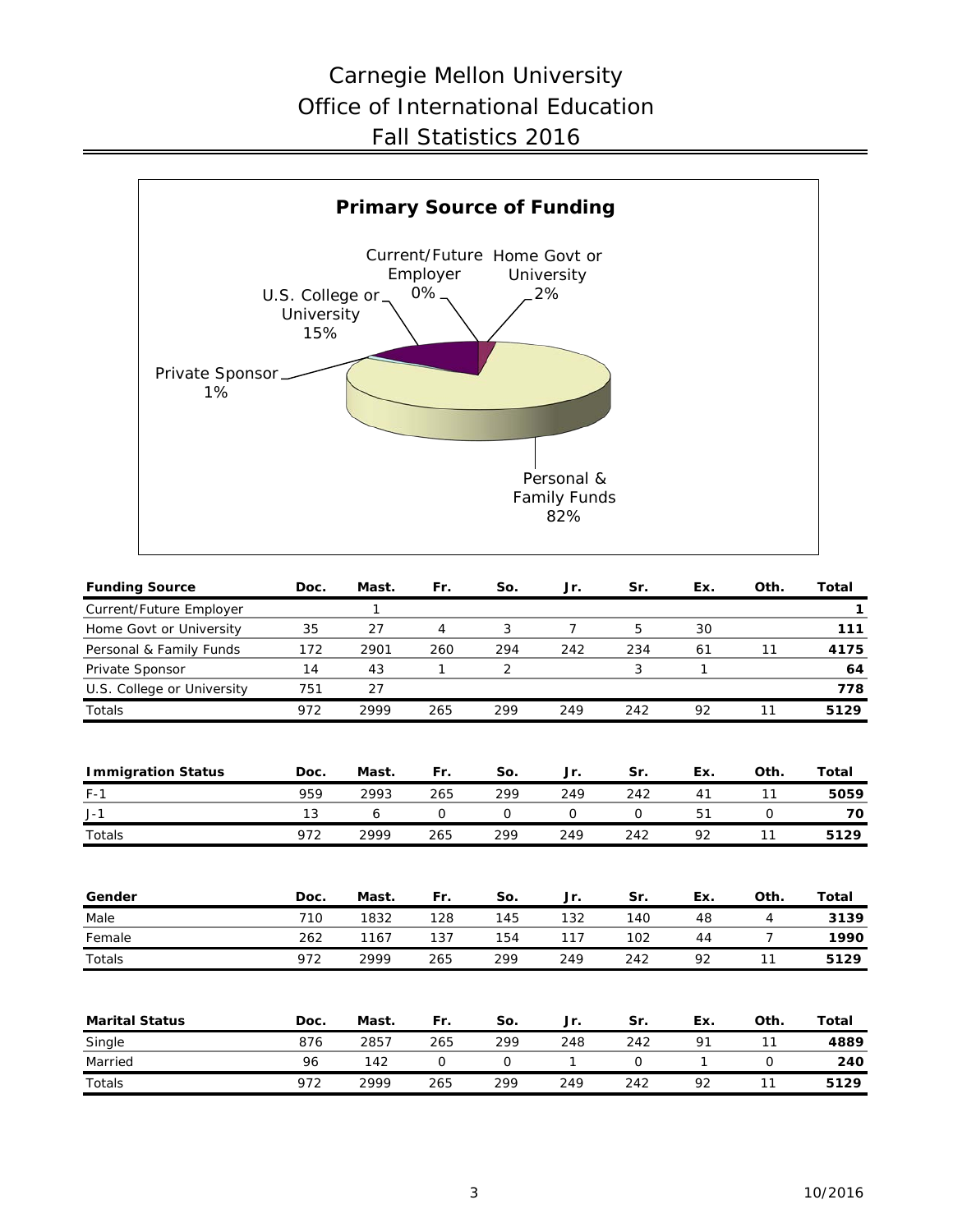# Carnegie Mellon University Office of International Education Fall Statistics 2016



| Region           | Doc. | Mast. | Fr. | So. | Jr. | Sr. | Ex. | Oth. | Total    |
|------------------|------|-------|-----|-----|-----|-----|-----|------|----------|
| Africa           | 18   | 14    |     | 3   |     |     | 10  |      | 47       |
| Asia             | 690  | 2792  | 237 | 271 | 223 | 210 | 44  |      | 4474     |
| Europe           | 123  | 55    | 5   | 9   | 5   |     | 21  |      | 226      |
| Latin America    | 44   | 54    |     |     | 2   | っ   |     |      | 105      |
| Middle East      | 48   | 31    |     |     | 2   | 3   | 13  |      | 100      |
| North America    | 44   | 52    |     | 12  | 12  | 17  | 4   |      | 159      |
| Oceania          | 5    |       |     | ◠   | 4   | 3   |     | ◠    | 18       |
| <b>Stateless</b> |      |       |     |     |     |     |     |      | $\Omega$ |
| Totals           | 972  | 2999  | 265 | 299 | 249 | 242 | 92  | 11   | 5129     |

| Country      | Doc. | Mast. | Fr. | So. | Jr. | Sr. | Ex. | Oth.           | <b>Total</b> |
|--------------|------|-------|-----|-----|-----|-----|-----|----------------|--------------|
| Albania      |      |       |     |     |     |     |     |                | 2            |
| Argentina    | 2    |       |     |     |     |     |     |                | 2            |
| Armenia      |      |       |     |     |     |     |     |                |              |
| Australia    | 3    |       |     | 2   | 3   | 2   |     | $\overline{2}$ | 14           |
| Austria      |      |       |     |     |     |     |     |                | $\mathbf{2}$ |
| Azerbaijan   | 2    |       |     |     |     |     |     |                | 3            |
| Bahamas, The |      |       |     |     |     |     |     |                |              |
| Bahrain      |      |       |     |     |     |     |     |                |              |
| Bangladesh   | 4    |       |     |     |     |     |     |                | 5            |
| Belgium      |      | 2     |     |     |     |     |     |                | 3            |
| Bolivia      |      |       |     |     |     |     |     |                |              |
| Botswana     |      | ◄     |     |     |     |     |     |                |              |
| Brazil       | 8    | 11    |     |     |     |     |     |                | 22           |
| Brunei       |      |       |     |     |     |     |     |                |              |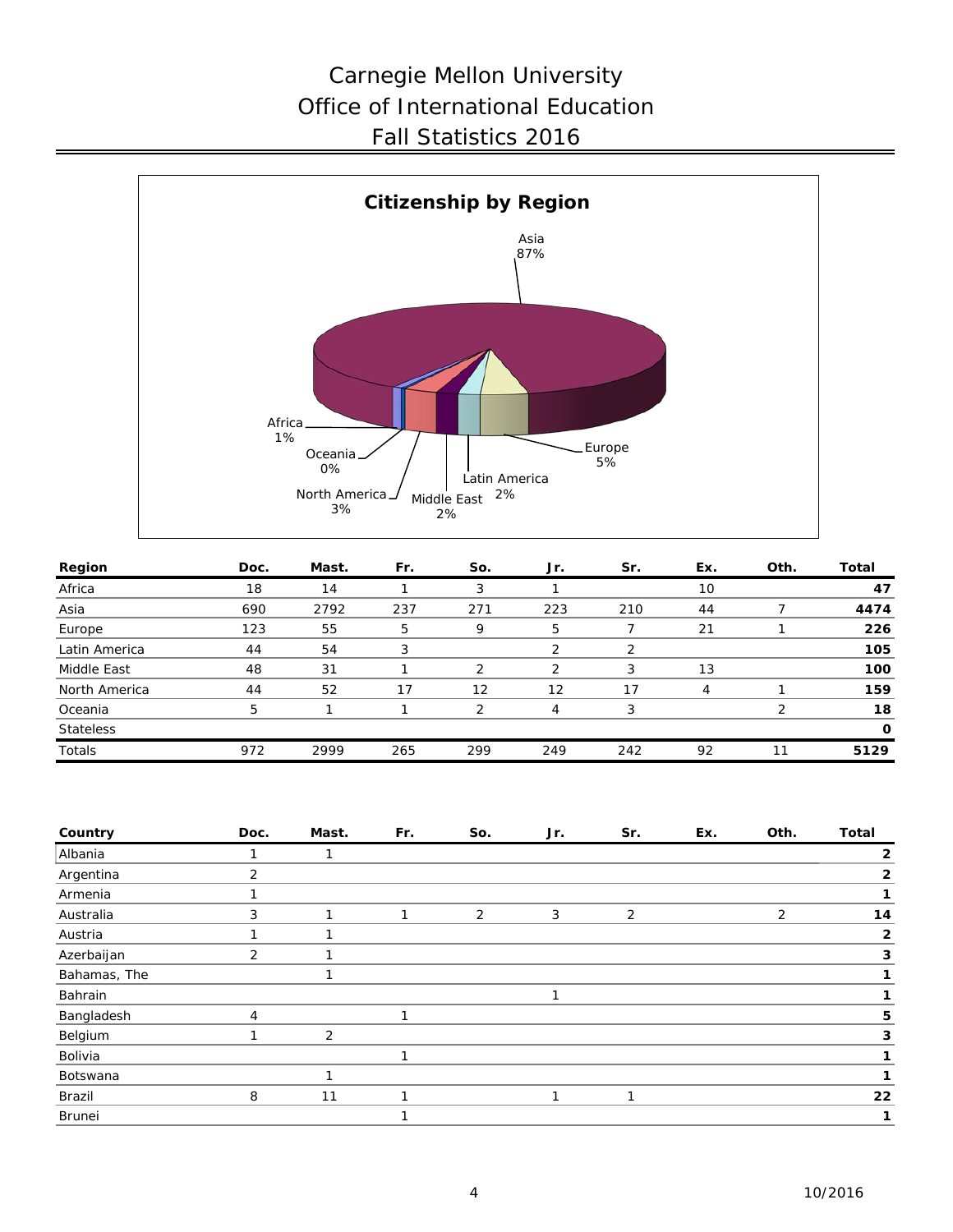| Country            | Doc.                    | Mast.                   | Fr.          | So.            | Jr.          | Sr.            | Ex.            | Oth.           | <b>Total</b>                          |
|--------------------|-------------------------|-------------------------|--------------|----------------|--------------|----------------|----------------|----------------|---------------------------------------|
| Bulgaria           | $\mathbf{1}$            |                         |              |                |              |                |                |                | 1                                     |
| Burma (Myanmar)    |                         |                         |              | $\mathbf{1}$   |              |                |                |                | 1                                     |
| Canada             | 37                      | 33                      | 17           | 11             | 12           | 15             | $\overline{c}$ | 1              | 128                                   |
| Chile              | 9                       | $\mathbf{1}$            |              |                |              |                |                |                | 10                                    |
| China              | 357                     | 1499                    | 148          | 158            | 132          | 91             | 17             | $\overline{2}$ | 2404                                  |
| Colombia           | 12                      | 16                      |              |                |              |                |                |                | 28                                    |
| Costa Rica         | $\overline{2}$          | $\mathbf{1}$            |              |                |              |                |                |                | $\mathbf 3$                           |
| Croatia            | $\sqrt{2}$              |                         |              |                |              |                |                |                | $\mathbf 2$                           |
| Denmark            | $\overline{c}$          |                         |              |                |              |                |                |                | 2                                     |
| Dominica           | $\mathbf{1}$            |                         |              |                |              |                |                |                | 1                                     |
| Dominican Republic |                         | $\mathbf{1}$            |              |                | $\mathbf{1}$ |                |                |                | $\mathbf 2$                           |
| Ecuador            | $\overline{4}$          | $\boldsymbol{7}$        |              |                |              |                |                |                | $11$                                  |
| Egypt              | 9                       | $\mathbf{1}$            |              |                |              |                | 1              |                | 11                                    |
| El Salvador        | $\mathbf{1}$            |                         |              |                |              |                |                |                | $\mathbf{1}$                          |
| France             | 5                       | 12                      |              | 1              |              |                | 5              |                | 23                                    |
| Germany            | $\overline{7}$          | $\overline{\mathbf{4}}$ |              |                |              |                | 7              |                | 18                                    |
| Ghana              |                         | $\mathbf{1}$            |              |                |              |                |                |                | $\mathbf{1}$                          |
| Greece             | 11                      | 3                       |              | $\mathbf{1}$   |              |                |                |                | 15                                    |
| Guatemala          |                         |                         | $\mathbf{1}$ |                |              |                |                |                | $\mathbf{1}$                          |
| Hong Kong          | $\sqrt{3}$              | 5                       | 3            | $\mathbf{3}$   | $\sqrt{3}$   | $\overline{2}$ |                | $\sqrt{2}$     | 21                                    |
| Hungary            | 3                       |                         |              |                |              |                |                |                | 3                                     |
| Iceland            | $\mathbf{1}$            | 1                       |              |                |              |                |                |                | $\mathbf{2}$                          |
| India              | 188                     | 1036                    | 21           | 48             | 29           | 43             | 11             |                | 1376                                  |
| Indonesia          | $\overline{2}$          | 13                      | $\mathbf{1}$ | $\overline{2}$ | $\mathbf{1}$ | $\mathbf{1}$   | 1              |                | 21                                    |
| Iran               | 24                      | 3                       |              |                |              |                | $\overline{c}$ |                | 29                                    |
| Ireland            | $\overline{2}$          | $\overline{c}$          |              |                |              |                |                |                | 4                                     |
| Israel             | $\boldsymbol{6}$        | 4                       |              |                |              |                | 1              |                | $11$                                  |
| Italy              | 12                      | $\overline{c}$          |              |                |              |                | 2              |                | 16                                    |
| Japan              | $\overline{\mathbf{4}}$ | 32                      | 1            | $\overline{2}$ | $\mathbf{1}$ | $\overline{2}$ | $\overline{c}$ |                | 44                                    |
| Jordan             |                         | $\mathbf{1}$            |              | $\mathbf{1}$   |              |                | $\mathbf{1}$   |                | 3                                     |
| Kazakhstan         | $\overline{4}$          | $\overline{c}$          |              |                |              | $\mathbf{1}$   |                |                | $\overline{\boldsymbol{\mathcal{I}}}$ |
| Kenya              |                         | $\mathbf{1}$            |              | $\mathbf{1}$   |              |                | 1              |                | $\mathbf{3}$                          |
| Korea, South       | 59                      | 45                      | 48           | 37             | 30           | 48             | $\overline{c}$ | 3              | 272                                   |
| Kuwait             | $\mathbf 2$             | $\overline{\mathbf{c}}$ |              | $\mathbf{1}$   |              | $\overline{c}$ |                |                | $\overline{7}$                        |
| Kyrgyzstan         |                         |                         |              |                | $\mathbf{1}$ |                |                |                | 1                                     |
| Lebanon            | $\sqrt{2}$              | $\overline{c}$          |              |                |              |                |                |                | 4                                     |
| Libya              |                         |                         |              |                |              |                | 1              |                | 1                                     |
| Lithuania          |                         | $\mathbf{1}$            |              |                |              |                |                | 1              | $\mathbf{2}$                          |
|                    |                         |                         |              |                |              |                |                |                |                                       |
| Macau              | $\mathbf{1}$            |                         |              |                | $\mathbf{1}$ |                |                |                | 1                                     |
| Macedonia          | 5                       |                         | $\mathbf{1}$ | $\mathbf{1}$   |              | $\overline{c}$ |                |                | 1<br>14                               |
| Malaysia           |                         | 3                       |              |                | $\mathbf{1}$ |                | $\mathbf{1}$   |                |                                       |
| Mexico<br>Moldova  | $\overline{7}$          | 18                      |              | $\mathbf{1}$   |              | $\overline{c}$ | $\overline{c}$ |                | 30                                    |
|                    | $\overline{2}$          |                         |              |                |              |                |                |                | $\mathbf{2}$                          |
| Nepal              | 3                       | $\mathbf{1}$            |              |                |              |                |                |                | 4                                     |
| Netherlands        | $\mathbf 2$             |                         |              | $\mathbf{1}$   |              |                | $\mathbf{1}$   |                | 4                                     |
| New Zealand        | $\overline{c}$          |                         |              |                | $\mathbf{1}$ | 1              |                |                | 4                                     |
| Nigeria            | 5                       | 8                       |              | $\mathbf{1}$   | $\mathbf{1}$ |                |                |                | 15                                    |
| Oman               | $\mathbf{1}$            |                         |              |                |              |                |                |                | 1                                     |
| Pakistan           | $\overline{7}$          | $13$                    | 1            |                |              | $\mathbf{1}$   | $\overline{4}$ |                | 26                                    |
| Peru               |                         | 9                       |              |                |              |                |                |                | 9                                     |
| Philippines        | $\mathbf{1}$            | 3                       |              |                |              | 1              |                |                | 5                                     |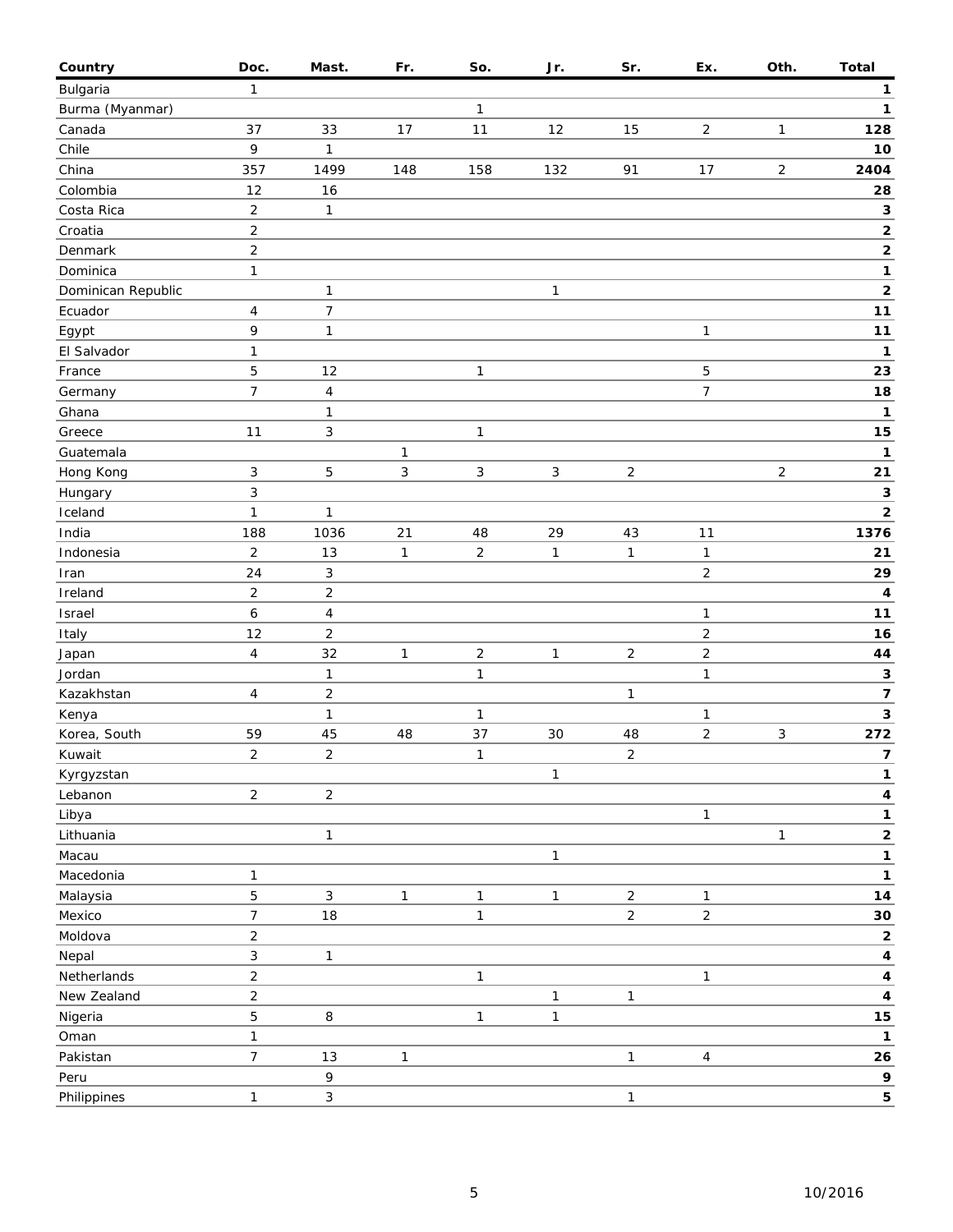| Country           | Doc.           | Mast.          | Fr.            | So.              | Jr.                      | Sr.            | Ex.            | Oth. | <b>Total</b> |
|-------------------|----------------|----------------|----------------|------------------|--------------------------|----------------|----------------|------|--------------|
| Poland            | $\mathbf{1}$   |                | 1              | $\overline{2}$   |                          |                |                |      | 4            |
| Portugal          | $\overline{7}$ | $\mathbf{1}$   |                |                  |                          |                | 1              |      | 9            |
| Qatar             |                |                |                |                  |                          |                | $\overline{4}$ |      | 4            |
| Romania           | 3              |                |                |                  |                          |                |                |      | 3            |
| Russia            | 8              | 3              |                |                  |                          |                |                |      | 11           |
| Rwanda            |                |                |                |                  |                          |                | $\overline{2}$ |      | $\mathbf 2$  |
| Saudi Arabia      | 5              | 6              |                |                  | $\mathbf{1}$             |                |                |      | 12           |
| Senegal           |                |                |                | $\mathbf{1}$     |                          |                |                |      | 1            |
| Serbia            | 1              |                |                |                  |                          |                |                |      | 1            |
| Singapore         | 11             | 23             | 10             | 8                | 15                       | 14             | 8              |      | 89           |
| Slovenia          |                |                |                |                  |                          | $\mathbf{1}$   |                |      | 1            |
| South Africa      | $\overline{2}$ | $\overline{2}$ |                |                  |                          |                |                |      | 4            |
| Spain             | 3              | 4              |                |                  |                          | 1              | $\overline{2}$ |      | 10           |
| Sri Lanka         | 6              | $\overline{c}$ |                | $\mathbf{1}$     |                          |                |                |      | 9            |
| Sudan             | $\mathbf{1}$   |                |                |                  |                          |                |                |      | 1            |
| Sweden            | $\overline{2}$ |                |                |                  |                          |                |                |      | $\mathbf 2$  |
| Switzerland       | $\overline{2}$ | 1              |                |                  |                          |                | 3              |      | 6            |
| Taiwan            | 32             | 114            | $\mathbf{1}$   | $\boldsymbol{6}$ | $\overline{\mathcal{A}}$ | $\overline{c}$ | $\mathbf{1}$   |      | 160          |
| Thailand          | 5              | 11             | $\overline{2}$ | $\overline{2}$   | 5                        | $\overline{2}$ |                |      | 27           |
| Trinidad & Tobago | 1              | $\overline{2}$ |                |                  |                          |                |                |      | 3            |
| Tunisia           |                |                |                |                  |                          |                | 3              |      | 3            |
| Turkey            | 32             | 9              | $\overline{2}$ | $\mathbf{3}$     | $\mathbf{3}$             | $\overline{2}$ |                |      | 51           |
| Uganda            | 1              |                |                |                  |                          |                | 3              |      | 4            |
| Ukraine           | $\overline{c}$ |                | $\mathbf{1}$   |                  |                          |                |                |      | 3            |
| United Kingdom    | 5              | 7              | $\mathbf{1}$   | $\mathbf{1}$     | $\overline{2}$           | 3              |                |      | 19           |
| Uruguay           |                | $\mathbf{1}$   |                |                  |                          |                |                |      | 1            |
| Venezuela         | 4              | 5              |                |                  |                          | 1              |                |      | 10           |
| Vietnam           | 6              | 3              |                | $\overline{2}$   |                          | $\mathbf{1}$   | $\mathbf{1}$   |      | 13           |
| West Bank         | 1              |                |                |                  |                          |                |                |      | 1            |
| Totals            | 972            | 2999           | 265            | 299              | 249                      | 242            | 92             | 11   | 5129         |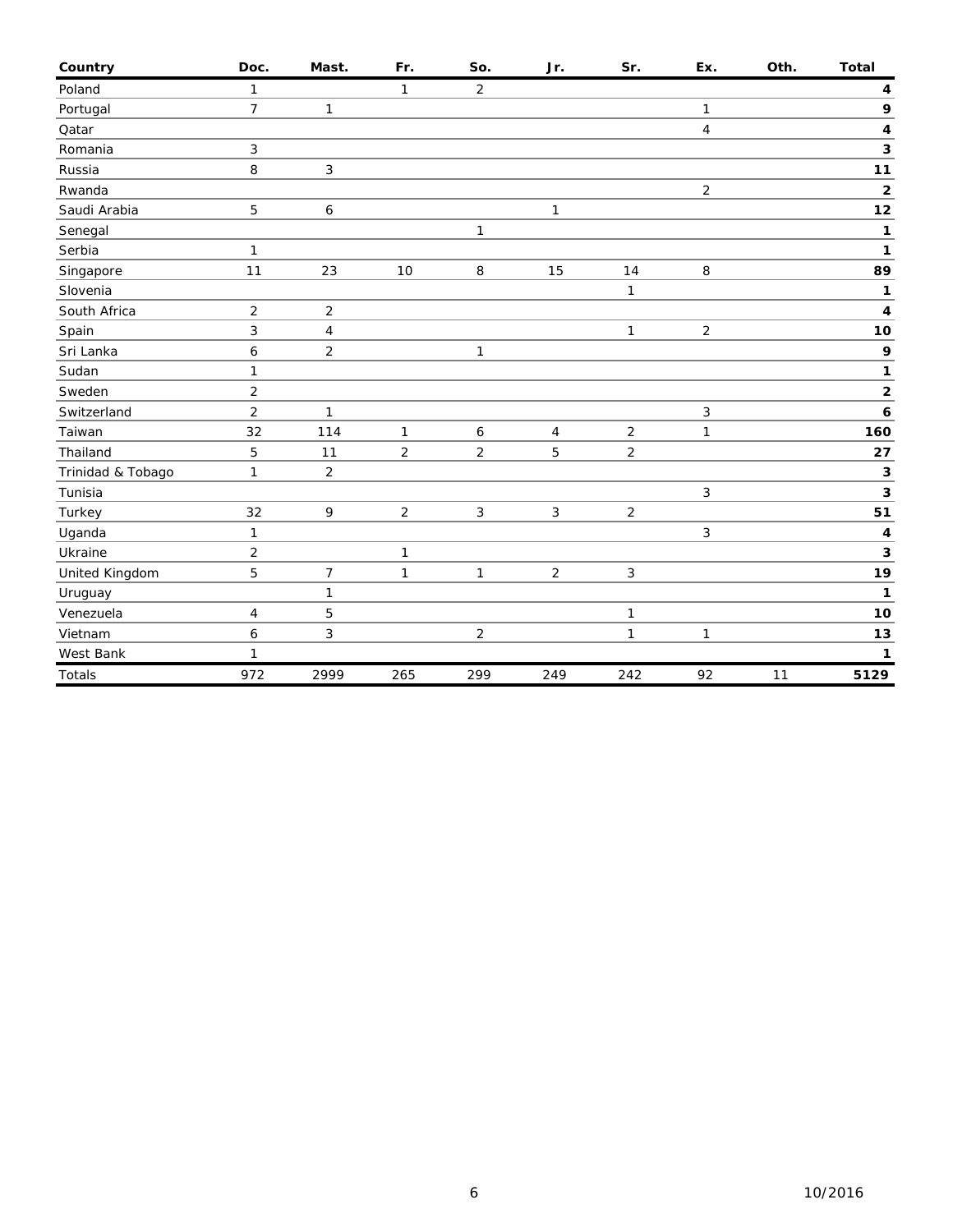# Carnegie Mellon University Office of International Education Fall Statistics 2016

# **Colleges and Programs**

| <b>CFA</b>                                    | Doc. | Mast.          | Fr.            | So. | Jr. | Sr.            | Ex. | Oth. | <b>Total</b>   |
|-----------------------------------------------|------|----------------|----------------|-----|-----|----------------|-----|------|----------------|
| Advanced Architectural Design                 |      | 1              |                |     |     |                |     |      | 1              |
| Advanced Infrastructure Systems               |      | 1              |                |     |     |                |     |      | 1              |
| <b>Advanced Music Studies</b>                 |      |                |                |     |     |                |     | 9    | 9              |
| Architecture                                  |      | $\mathbf{1}$   | 18             | 18  | 18  | 16             | 1   |      | 72             |
| Architecture-Engineering-Construction Mgmt    | 2    | 15             |                |     |     |                |     |      | 17             |
| Art                                           |      | 1              | 10             | 8   |     | 1              |     |      | 20             |
| <b>Building Performance &amp; Diagnostics</b> | 11   | 14             |                |     |     |                |     |      | 25             |
| <b>Communication Design</b>                   |      |                |                |     |     | 1              |     |      | 1              |
| <b>Computational Design</b>                   | 3    | 5              |                |     |     |                |     |      | 8              |
| Costume Design                                |      | 3              |                |     |     |                |     |      | 3              |
| Design                                        | 3    | 6              | $\overline{7}$ | 4   | 7   |                | 2   |      | 29             |
| Design for Interactions                       |      | 13             |                |     |     |                |     |      | 13             |
| <b>Dramatic Writing</b>                       |      | 1              |                |     |     |                |     |      | 1              |
| <b>Industrial Design</b>                      |      |                |                |     |     | $\overline{2}$ |     |      | $\overline{2}$ |
| <b>Music</b>                                  |      |                |                |     |     |                |     | 1    | 1              |
| Music & Technology                            |      | 6              |                |     |     |                |     |      | 6              |
| Music Composition                             |      | $\overline{2}$ |                |     |     |                |     |      | 2              |
| <b>Music Education</b>                        |      | 1              |                |     |     |                |     |      | 1              |
| Music Performance                             |      | 17             |                |     |     | 1              |     |      | 18             |
| Piano Maintenance Certificate                 |      |                |                |     |     |                |     | 1    | 1              |
| Production Technology & Management            |      | 1              |                |     |     |                |     |      | 1              |
| Scene Design                                  |      | 2              |                |     |     |                |     |      | 2              |
| Sound Design                                  |      | 2              |                |     |     |                |     |      | 2              |
| Stage & Production Management                 |      | 1              |                |     |     |                |     |      | 1              |
| Sustainable Design                            |      | 3              |                |     |     |                |     |      | 3              |
| Urban Design                                  |      | 10             |                |     |     |                |     |      | 10             |
| Video & Media Design                          |      | 1              |                |     |     |                |     |      | 1              |
| Total                                         | 19   | 107            | 35             | 30  | 25  | 21             | 3   | 11   | 251            |

| <b>CIT</b>                               | Doc. | Mast. | Fr.           | So. | Jr. | Sr. | Ex. | Oth. | Total |
|------------------------------------------|------|-------|---------------|-----|-----|-----|-----|------|-------|
| <b>Biomedical Engineering</b>            | 11   | 50    |               |     |     |     |     |      | 61    |
| <b>Chemical Engineering</b>              | 40   | 68    |               | 12  | 11  | 12  | 10  |      | 153   |
| Civil & Environmental Engineering        | 36   | 148   |               | 3   | 3   | 3   |     |      | 194   |
| Colloids, Polymers, & Surfaces           |      |       |               |     |     |     |     |      | 7     |
| Computational Design & Manufacturing     |      | 6     |               |     |     |     |     |      | 6     |
| Electrical & Computer Engineering        | 182  | 250   | $\mathcal{P}$ | 53  | 52  | 34  |     |      | 580   |
| Emerging Media - Mobility                |      |       |               |     |     |     |     |      |       |
| Energy Science, Technology & Policy      |      | 37    |               |     |     |     |     |      | 37    |
| Engineering & Public Policy              | 23   |       | 8             |     |     |     |     |      | 32    |
| Engineering & Technology Innovation Mgmt |      | 12    |               |     |     |     |     |      | 12    |
| General CIT                              |      |       | 50            | 3   |     |     |     |      | 53    |
| <b>Information Networking</b>            |      | 99    |               |     |     |     |     |      | 99    |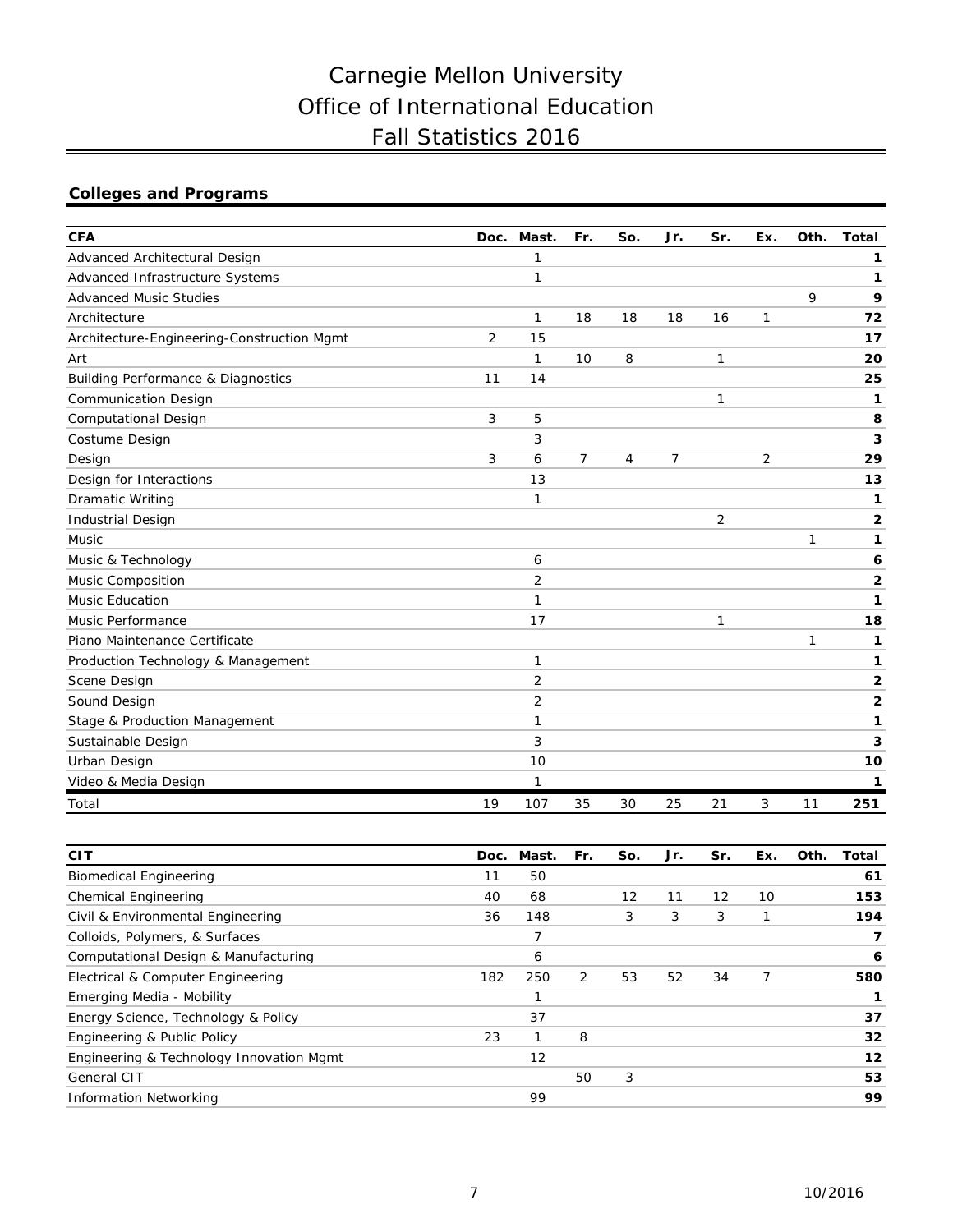| CIT (cont.)                                   |     | Doc. Mast. | Fr. | So. | Jr. | Sr. | Ex.           | Oth.     | Total |
|-----------------------------------------------|-----|------------|-----|-----|-----|-----|---------------|----------|-------|
| <b>Information Techology</b>                  |     |            |     |     |     |     | 3             |          | 3     |
| Information Technology - Information Security |     | 70         |     |     |     |     |               |          | 70    |
| Information Technology - Mobility             |     | 44         |     |     |     |     |               |          | 44    |
| Information Technology - Software Management  |     | 17         |     |     |     |     |               |          | 17    |
| Materials Science                             | 2   | 31         |     |     |     |     |               |          | 33    |
| Materials Science & Engineering               | 35  | 10         |     | 5   | 2   | 3   | $\mathcal{P}$ |          | 57    |
| Mechanical Engineering                        | 57  | 141        |     | 24  | 10  | 21  |               |          | 253   |
| Software Engineering                          |     | 106        |     |     |     |     |               |          | 106   |
| Total                                         | 386 | 1098       | 60  | 100 | 78  | 73  | 23            | $\Omega$ | 1818  |

| <b>CMU</b>                                    | Doc. | Mast. | Fr. | So. | Jr. | Sr. | Ex. | Oth. | Total |
|-----------------------------------------------|------|-------|-----|-----|-----|-----|-----|------|-------|
| Entertainment Technology                      |      | 114   |     |     |     |     |     |      | 114   |
| Humanities & Arts                             |      |       |     |     |     |     |     |      |       |
| Integrated Innovation for Products & Services |      | 42    |     |     |     |     |     |      | 42    |
| <b>Qatar Biological Sciences</b>              |      |       |     |     |     |     | 4   |      | 4     |
| <b>Qatar Business Administration</b>          |      |       |     |     |     |     | 9   |      | 9     |
| <b>Qatar Computer Science</b>                 |      |       |     |     |     |     | 5   |      | 5     |
| <b>Qatar Information Systems</b>              |      |       |     |     |     |     |     |      |       |
| Science & Arts                                |      |       |     |     |     |     |     |      |       |
| Science & Humanities Scholar                  |      |       | 9   | 10  | 13  | 6   |     |      | 38    |
| Software Management                           |      | 40    |     |     |     |     |     |      | 40    |
| Total                                         | 0    | 196   | 10  | 10  | 14  | 8   | 25  | 0    | 263   |

| Heinz                                       | Doc. | Mast. | Fr. | So. | Jr. | Sr. | Ex. | Oth. | Total        |
|---------------------------------------------|------|-------|-----|-----|-----|-----|-----|------|--------------|
| Arts Management                             |      | 18    |     |     |     |     | 2   |      | 20           |
| Business Intelligence & Data Analytics      |      | 73    |     |     |     |     |     |      | 73           |
| Entertainment Industry Management           |      | 20    |     |     |     |     |     |      | 20           |
| Health Care Policy & Management             |      | 9     |     |     |     |     |     |      | 9            |
| Heinz School General                        |      |       |     |     |     |     | 6   |      | 6            |
| Information Security Policy & Mgmt          |      | 24    |     |     |     |     |     |      | 24           |
| <b>Information Systems Management</b>       | 15   | 325   |     |     |     |     |     |      | 340          |
| Information Technology (IT Management)      |      |       |     |     |     |     |     |      | 8            |
| Public Management                           |      | 6     |     |     |     |     |     |      | 6            |
| Public Policy & Management                  | 12   | 54    |     |     |     |     | 2   |      | 68           |
| Public Policy & Management (Data Analytics) |      | 11    |     |     |     |     |     |      | 11           |
| <b>Statistics &amp; Public Policy</b>       | 2    |       |     |     |     |     |     |      | $\mathbf{2}$ |
| Total                                       | 29   | 541   | Ω   | 0   | 0   | 0   | 17  | 0    | 587          |

| <b>Dietrich</b>                     |   | Doc. Mast. Fr. |    | So. | Jr. | Sr. | Ex. | Oth. | Total |
|-------------------------------------|---|----------------|----|-----|-----|-----|-----|------|-------|
| Applied Second Language Acquisition |   |                |    |     |     |     |     |      | з     |
| <b>Behavioral Decision Research</b> | 3 |                |    |     |     |     |     |      | 3     |
| Cognitive Science                   |   |                |    |     |     |     |     |      | 3     |
| <b>Decision Science</b>             |   |                |    |     | 3   | 4   |     |      | 8     |
| Economics                           |   |                | 3  | 2   | 4   | 3   |     |      | 12    |
| Economics & Mathematical Sciences   |   |                |    |     |     |     |     |      |       |
| Economics & Statistics              |   |                |    |     |     | 3   |     |      | 11    |
| English                             |   |                |    |     |     |     |     |      |       |
| <b>General HSS</b>                  |   |                | 38 | 28  | 2   |     |     |      | 68    |
| <b>Global Studies</b>               |   |                |    |     |     |     |     |      |       |
| History                             | ົ |                | 3  |     |     |     |     |      | 5     |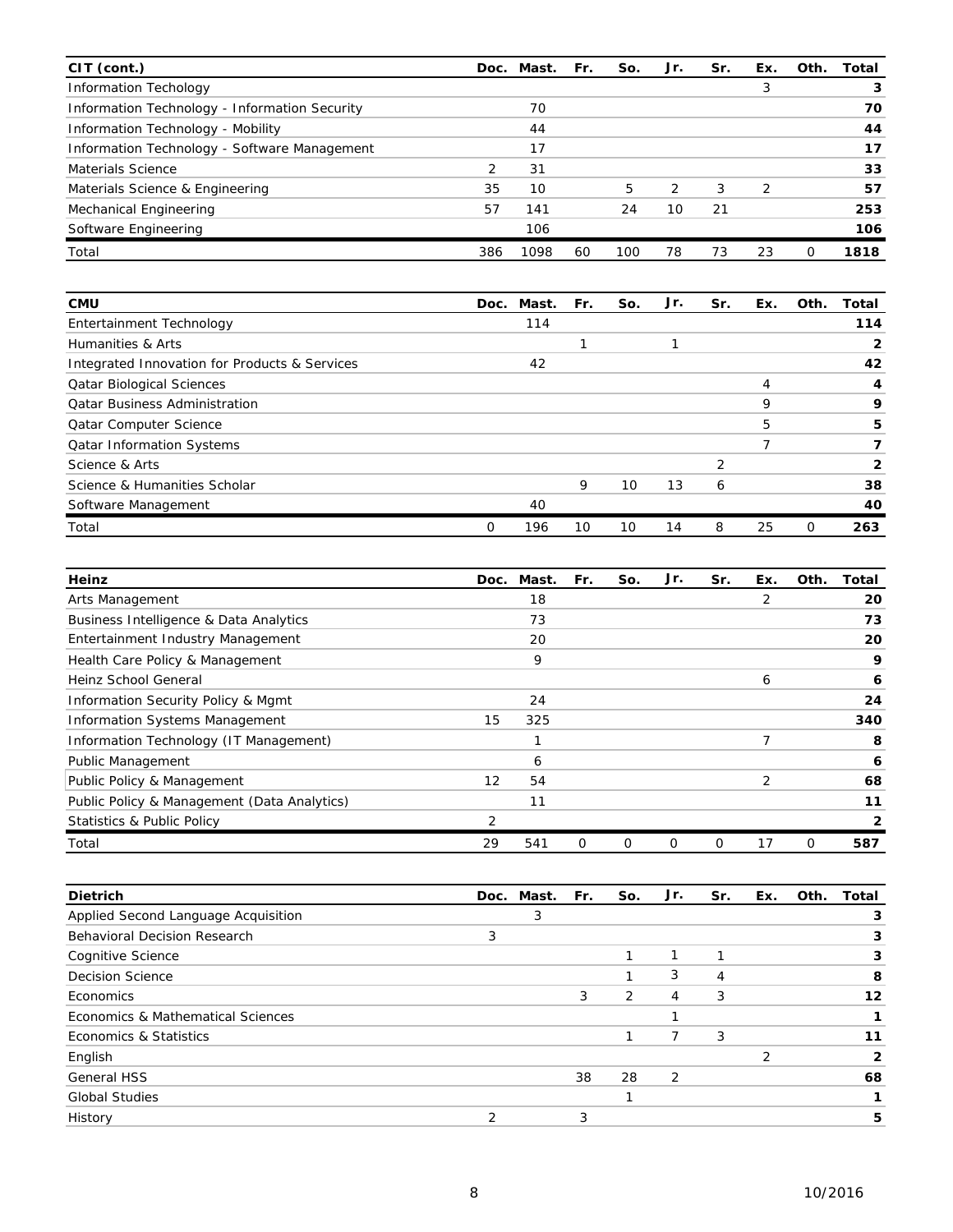| Dietrich (cont.)                              |                | Doc. Mast.     | Fr. | So. | Jr. | Sr.            | Ex. | Oth. | Total        |
|-----------------------------------------------|----------------|----------------|-----|-----|-----|----------------|-----|------|--------------|
| <b>Information Systems</b>                    |                |                | 2   | 10  | 10  | 10             | 2   |      | 34           |
| <b>International Relations &amp; Politics</b> |                |                |     |     | 1   | 2              |     |      | 3            |
| Literary & Cultural Studies                   |                | 2              |     |     |     |                |     |      | 3            |
| Logic, Computation & Methodology              | 11             | 4              |     |     |     |                |     |      | 15           |
| <b>Neural Computation</b>                     | 10             |                |     |     |     |                |     |      | 10           |
| Neuroscience                                  |                |                |     | 1   |     |                |     |      | 1            |
| Philosophy                                    |                |                | 5   |     |     |                |     |      | 5            |
| Professional Writing                          |                | $\overline{2}$ | 1   |     |     |                |     |      | 3            |
| Pure & Applied Logic                          | $\overline{2}$ |                |     |     |     |                |     |      | $\mathbf{2}$ |
| Psychology                                    | $\overline{4}$ |                | 4   |     | 3   | 1              |     |      | 12           |
| Second Language Acquisition                   | 5              |                |     |     |     |                |     |      | 5            |
| Social & Decision Science                     |                |                | 1   |     | 1   | 1              |     |      | 3            |
| <b>Statistics</b>                             | 24             |                | 2   |     | 4   | 2              |     |      | 32           |
| <b>Statistical Practice</b>                   |                | 14             |     |     |     |                |     |      | 14           |
| Statistics & Machine Learning                 | 5              |                |     | 6   | 10  | $\overline{7}$ |     |      | 28           |
| Total                                         | 67             | 25             | 59  | 51  | 47  | 34             | 4   | 0    | 287          |

| <b>MCS</b>                                  | Doc. | Mast. | Fr. | So. | Jr. | Sr. | Ex. | Oth. | Total          |
|---------------------------------------------|------|-------|-----|-----|-----|-----|-----|------|----------------|
| Algorithms, Combinatorics & Optimization    | 3    |       |     |     |     |     |     |      | 3              |
| <b>Biological Sciences</b>                  | 15   | 2     |     | 1   | 1   | 2   |     |      | 22             |
| <b>Biological Sciences &amp; Psychology</b> |      |       |     |     |     | 2   |     |      | 2              |
| Biological Sciences - Neuroscience          |      |       |     | 1   | 1   |     |     |      | $\overline{2}$ |
| Chemistry                                   | 44   | 1     |     | 1   | 3   | 2   |     |      | 51             |
| Computational Biology                       |      | 36    |     |     |     |     |     |      | 37             |
| <b>Computational Finance</b>                |      |       |     |     | 1   | 3   |     |      | 4              |
| <b>General MCS</b>                          |      |       | 48  | 5   | 1   |     |     |      | 54             |
| <b>Mathematical Sciences</b>                | 29   |       | 1   | 40  | 22  | 26  |     |      | 118            |
| Physics                                     | 46   |       | 1   | 3   | 3   | 5   |     |      | 58             |
| Physics - Applied Physics                   |      |       |     | 3   | 2   | 1   |     |      | 6              |
| Physics - Astrophysics                      |      |       |     |     | 1   |     |     |      | 1              |
| Physics - Biological Physics                |      |       |     | 1   |     |     |     |      |                |
| Physics - Computational Physics             |      |       |     |     | 1   | 1   |     |      | 2              |
| Pure & Applied Logic                        | 2    |       |     |     |     |     |     |      | 2              |
| Total                                       | 139  | 39    | 50  | 55  | 36  | 43  |     | 0    | 363            |

| <b>SCS</b>                                         |    | Doc. Mast. | Fr. | So. | Jr. | Sr. | Ex. | Oth. | Total |
|----------------------------------------------------|----|------------|-----|-----|-----|-----|-----|------|-------|
| Biotechnology Innovation & Computation             |    | 63         |     |     |     |     |     |      | 63    |
| Computation, Organizations & Society               | 6  |            |     |     |     |     |     |      | 6     |
| <b>Computational Biology</b>                       | 8  |            |     |     |     |     |     |      | 8     |
| <b>Computational Data Science</b>                  |    | 9          |     |     |     |     |     |      | 9     |
| Computational Data Science - Analytics             |    | 54         |     |     |     |     |     |      | 54    |
| Computational Data Science - Systems               |    | 38         |     |     |     |     |     |      | 38    |
| <b>Computer Science</b>                            | 79 | 54         | 27  | 32  | 28  | 40  | 9   |      | 269   |
| <b>Computer Vision</b>                             |    | 43         |     |     |     |     |     |      | 43    |
| Educational Technology & Applied Learning Sciences |    |            |     |     |     |     |     |      |       |
| Emerging Media - Interactions in Media             |    |            |     |     |     |     |     |      |       |
| Emerging Media - Multimedia Data Science           |    | 2          |     |     |     |     |     |      | 2     |
| Emerging Media - Sound & Music Computing           |    |            |     |     |     |     |     |      |       |
| Emerging Media - Visual Computing                  |    |            |     |     |     |     |     |      |       |
| Human-Computer Interaction                         | 19 | 24         |     |     |     |     |     |      | 43    |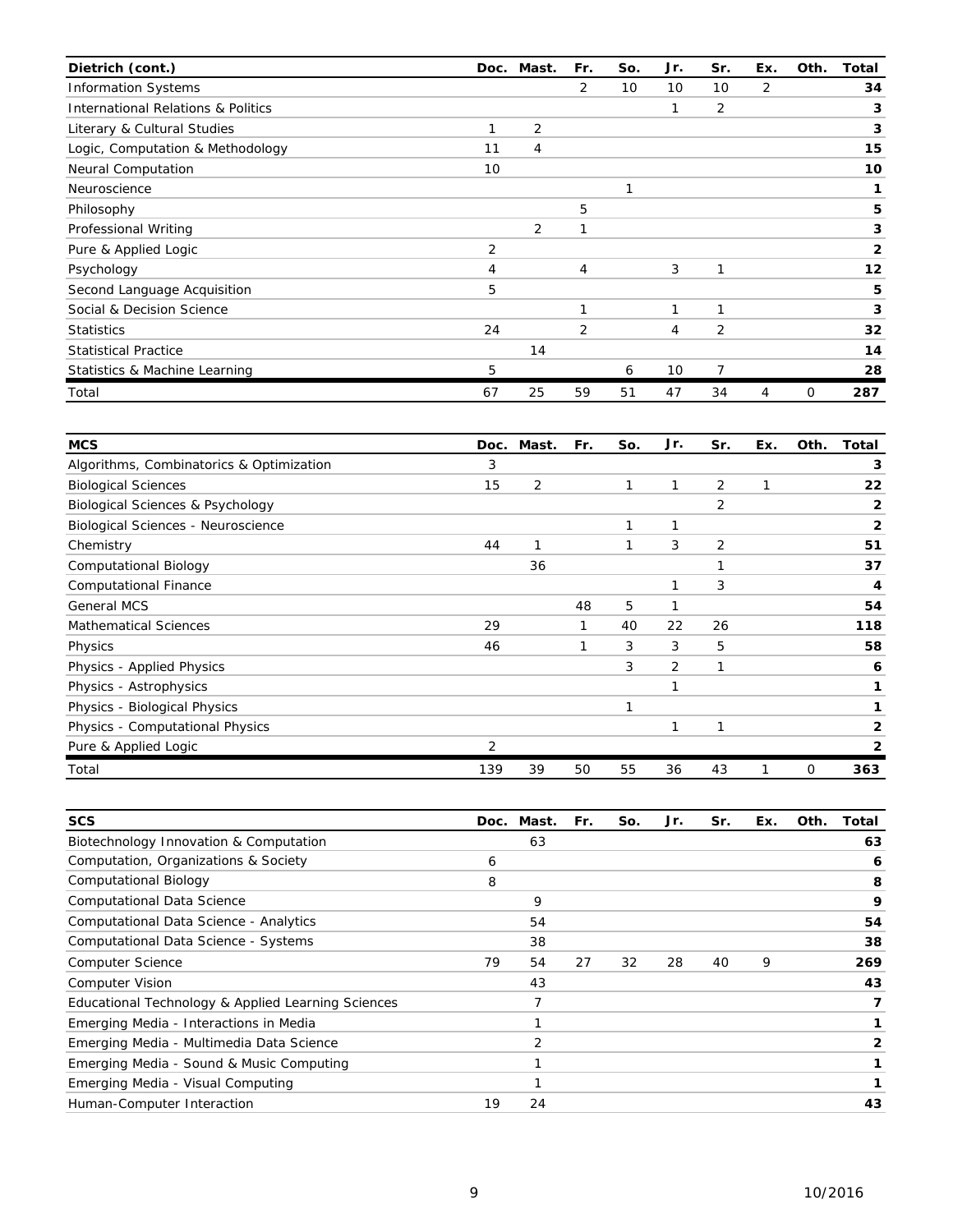| SCS (cont.)                                    | Doc. | Mast.             | Fr. | So. | Jr. | Sr. | Ex. | Oth. | <b>Total</b> |
|------------------------------------------------|------|-------------------|-----|-----|-----|-----|-----|------|--------------|
| Information Technology - eBusiness Technology  |      | 54                |     |     |     |     |     |      | 54           |
| Information Technology - Embedded Software Eng |      | 20                |     |     |     |     |     |      | 20           |
| Information Technology - Privacy Engineering   |      | 14                |     |     |     |     |     |      | 14           |
| Information Technology - Software Engineering  |      | 27                |     |     |     |     |     |      | 27           |
| <b>Information Technology Strategy</b>         |      | 15                |     |     |     |     |     |      | 15           |
| <b>Intelligent Information Systems</b>         |      | 40                |     |     |     |     |     |      | 40           |
| Language & Information Technologies            | 41   |                   |     |     |     |     |     |      | 41           |
| Language Technologies                          | 9    | 49                |     |     |     |     |     |      | 58           |
| Machine Learning                               | 41   | 20                |     |     |     |     |     |      | 61           |
| Robotic Systems Development                    |      | 52                |     |     |     |     |     |      | 52           |
| Robotics                                       | 54   | 58                |     |     |     |     |     |      | 112          |
| Robotics Technology                            |      | $12 \overline{ }$ |     |     |     |     |     |      | 12           |
| Societal Computing                             | 4    |                   |     |     |     |     |     |      | 4            |
| Software Engineering                           | 15   | 22                |     |     |     |     |     |      | 37           |
| Total                                          | 276  | 680               | 27  | 32  | 28  | 40  | 9   | 0    | 1092         |
| <b>Tepper</b>                                  | Doc. | Mast.             | Fr. | So. | Jr. | Sr. | Ex. | Oth. | Total        |
| <b>Business Administration</b>                 |      |                   | 24  | 21  | 20  | 23  | 10  |      | 98           |
| <b>Computational Finance</b>                   |      | 165               |     |     | 1   |     |     |      | 166          |
| Economics                                      | 13   |                   |     |     |     |     |     |      | 13           |
| <b>Industrial Administration</b>               | 43   | 148               |     |     |     |     |     |      | 191          |
| Total                                          | 56   | 313               | 24  | 21  | 21  | 23  | 10  | 0    | 468          |
| <b>Grand Total</b>                             |      | 972 2999          | 265 | 299 | 249 | 242 | 92  | 11   | 5129         |